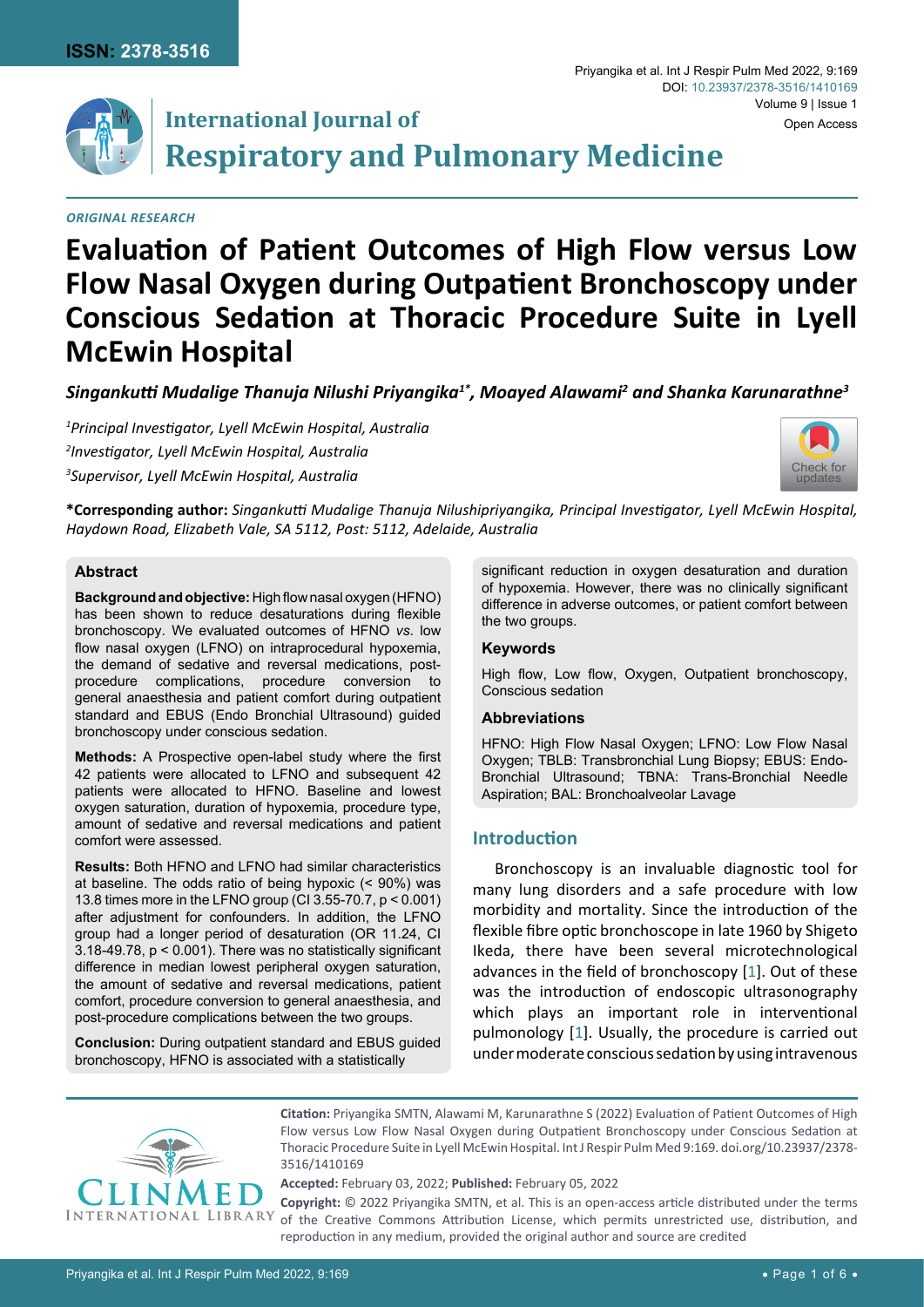sedative medications to facilitate procedural tolerability, diagnostic yield, and safety. Nevertheless, deep sedation which can lead to higher rates of desaturation may be beneficial in complex bronchoscopic procedures to increase the diagnostic yield and safety [[2](#page-5-1)]. Complications during the procedure can be related to the procedure itself or due to anaesthesia [\[3\]](#page-5-2). Hypoxemia is one of the commonest procedure-related complications commencing with the administration of sedation and worsening on passage through the vocal cords [\[4\]](#page-5-3). In addition, patient positioning, airway suctioning, level of sedation, oxygenation technique, decreasing FEV1, intra-procedural sampling, and definition of oxygen desaturation used may also influence oxygen saturation [[2](#page-5-1)]. The use of preprocedural oxygen and the specific sampling procedure were predictive of a higher rate of desaturation episodes. Bronchoalveolar lavage (BAL) is the commonest sampling procedure that causes hypoxemia followed by wash, brush, and biopsy [[4](#page-5-3)]. There is no demonstrated difference in oxygen saturation with transnasal or trans oral bronchoscopic approaches [[5](#page-5-4)]. The majority of these desaturation events are transient and do not require specific intervention [[6](#page-5-5)]. Supplemental oxygen via nose or mouth can reduce the incidence, degree, or duration of desaturation and should be given to maintain the arterial oxygen saturation at or above 90% [[5](#page-5-4)]. Supplemental oxygen can be given as high flow (HFNO) or low flow nasal oxygen (LFNO).

HFNO is a therapy that can deliver heated humidified medical gas using an air-oxygen blender at a flow rate of up to 60 L/min with an inspiratory oxygen fraction (FiO $_{\rm 2})$ ranging from 21% to 100% [\[7\]](#page-5-6). The main advantages of HFNO are reduction in anatomical dead space, work of breathing, and provision of constant FiO<sub>2</sub> [\[7](#page-5-6),[8](#page-5-7)]. There is growing evidence to support the use of HFNO in several clinical situations especially in intensive care patients requiring bronchoscopy [\[9\]](#page-5-8). However, limited studies in the literature have assessed the benefits of HFNO instead of LFNO during outpatient bronchoscopy including both standard and Endo Bronchial ultrasoundguided (EBUS) bronchoscopy.

We designed this open-label, non-randomized, prospective study to compare the rate of hypoxemia between two groups (primary endpoint) during outpatient bronchoscopy under conscious sedation.

## **Methods**

All individual, de-identified datasets generated during and or analysed during the study are available from the corresponding author on reasonable request. Ethical approval was given by the Central Adelaide Local Health Network Human Research Ethics Committee, South Australia.

This study compared HFNO with LFNO during outpatient bronchoscopy (standard and EBUS guided)

under conscious sedation. It was a prospective nonrandomized study conducted at a single center from April to June 2020. All the procedures were performed in the thoracic procedure suite (TPS) by experienced interventional pulmonologists and a Respiratory fellow with the assistance of well-trained bronchoscopic nursing staff. During the beginning of the Covid 19 pandemic in South Australia, the use of HFNO has been restricted to prevent aerosol transmission. This has led to a change in the practice of HFNO to LFNO during outpatient bronchoscopy by interventional pulmonologists in our unit. During this period with restrictions, we evaluated all the adults (i.e., aged  $> 18$  years) outpatients undergoing bronchoscopy under conscious sedation with LFNO. When the restrictions were lifted to use HFNO we evaluated the same number of adult patients with HFNO. Eligible criteria were patients: 1) Aged more than 18 years or above; 2) Clinical indication to undergo outpatient bronchoscopy; 3) Capacity to give informed consent. Exclusion criteria were patients: 1) Aged less than 18 years; 2) Contraindication to bronchoscopy; 3) Contraindication to HFNO; 4) Reduced level of consciousness; 5) Pregnancy; 6) Pre-procedure hypoxemia (SpO<sub>2</sub> < 90%) and patients on long-term oxygen therapy (LTOT).

Patients were screened by one of the study team members and consented to before arrival in the thoracic procedure suite (TPS). 42 patients were selected for each group with a total number of 84. Baseline characteristics, procedural data including postprocedure complications, and patient comfort were collected. All patients were monitored with non-invasive blood pressure and oxygen saturation. Preprocedural 2% lignocaine was sprayed into the throat, intravenous Midazolam and Fentanyl were administered. While doing the procedure vocal cords and airways were tropicalized with 2% lignocaine. Midazolam and Fentanyl are administered depending on demand. Spontaneous respiratory efforts were preserved during the procedure as evidenced by stable hemodynamic variables and depth of sedation was verified by verbal and/or tactile stimuli assessing purposeful response. The first 42 patients were given LFNO with nasal canula inserted into the nostrils starting with 2 litres per min and the flow rate was increased to maintain SpO<sub>2</sub> above 90%. Next 42 patients were given HFNO using Optiflow Thrive with a nasal cannula inserted into the nostrils with starting flow rate of 25 litres per min. Like the LFNO group flow rates were increased to maintain  $SpO<sub>2</sub>$ above 90%. Standard oxygen tubing has been used in both groups.

All bronchoscopies were performed by either interventional pulmonologists or fellow through the oral route utilizing the mouth guard. Oxygen desaturation, duration of desaturation, the dosage of sedative and reversal medications, type of intervention (standard or EBUS and BAL performed or not) were recorded by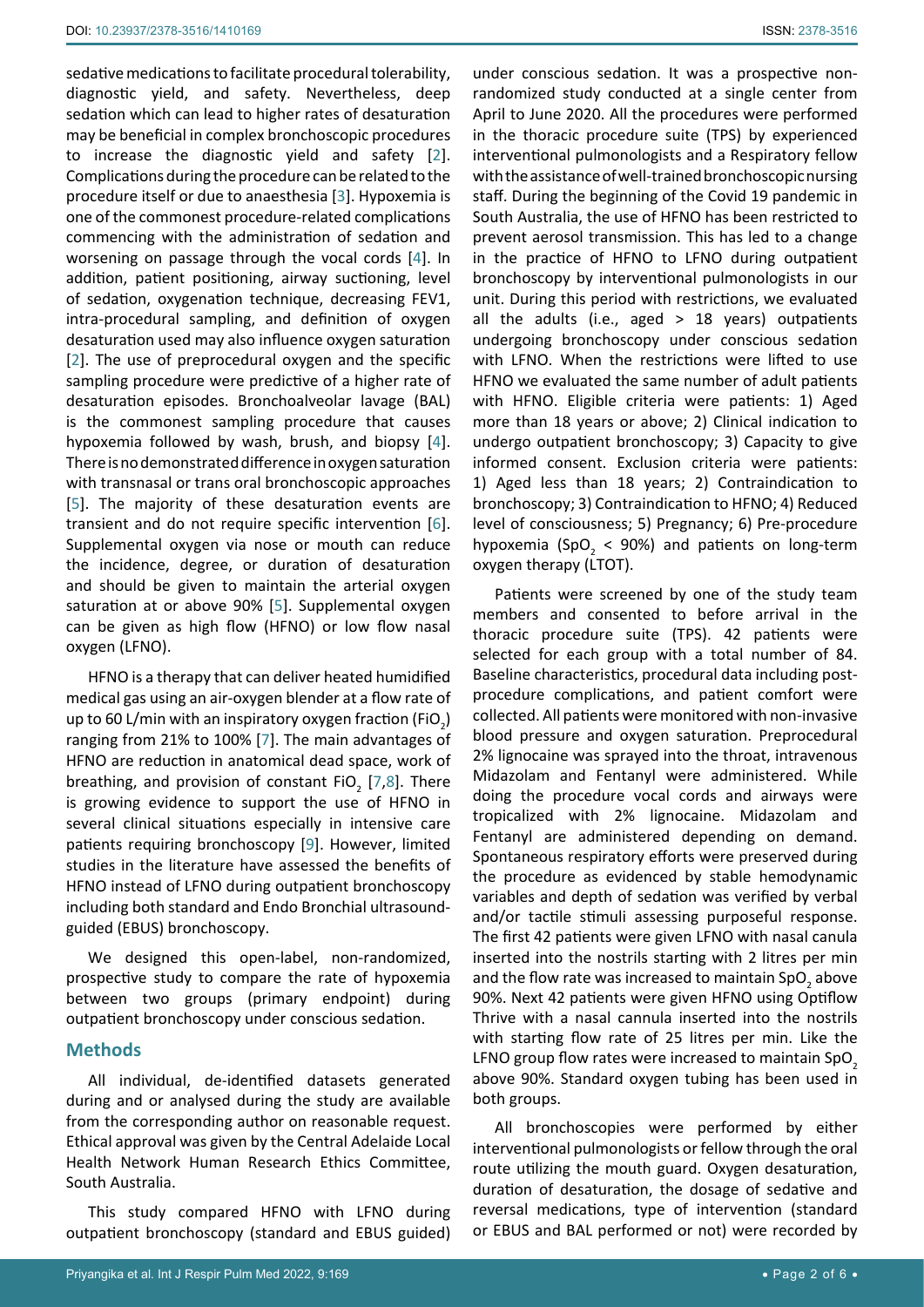one of the team members while and soon after the procedure.

After the procedure, all the patients were transferred to the recovery area and routine post anaesthetic observations were carried out for 2 hours. Patients with the LFNO group continued to receive oxygen with the low flow if they were hypoxic, in the HFNO group low flow oxygen was given at recovery if they were hypoxic. During the recovery period, all the patients were assessed for post-procedure complications and patient comfort by the principal investigator. Patient comfort was analysed by using four points satisfaction score (very comfortable, comfortable, slightly uncomfortable, uncomfortable) 1 hour after the procedure when the sedation had worn off.

The proportion of patients who desaturated < 90% at any time during the procedure was the primary outcome. Secondary outcomes included: 1) Duration of hypoxemia; 2) Hypoxemia in different bronchoscopic techniques and sampling; 3) Postprocedure complications; 4) Procedure conversion to general anaesthesia; 5) Amount of sedative and reversal medications usage; 5) Patient comfort between two groups during outpatient bronchoscopy.

## **Results**

A total of 84 patients were recruited and included in the analysis. 42 patients were included in each group. No patient required supplemental oxygen before sedation and the procedure.

Baseline patient characteristics and procedural data were similar between groups ([Table 1](#page-2-0)).

Regarding the primary endpoint, the proportion of patients desaturating < 90% was lower in the HFNO group (4 patients, 9.5% versus 17 patients (40%) in the LFNO group ( $p = 0.001$ ). In a logistic regression model with covariates of oxygen delivery device, starting saturation, presence of OSA/COPD, smoking status, procedure type, and BAL being performed, the odds of being hypoxic was 13.8 times higher in LFNO (CI 3.55, 70.7, p < 0.001). Using the same covariates with the ordered nominal regression model, OR of longer duration of hypoxia was 11.24 (CI 3.18-49.78, p < 0.001) in LFNO compared to HFNO. However, there was no significant difference in median lowest peripheral oxygen saturation between the two groups. Odds of being more comfortable in the HFNO group were 1.11 times more likely than those in the LFNO group (CI 0.52-2.5,  $p = 0.76$ ) but there was no statistically significant difference between the two groups.

<span id="page-2-0"></span>

| Table 1: The two groups are similar in terms of baseline characteristics. |  |  |
|---------------------------------------------------------------------------|--|--|
|                                                                           |  |  |

| Characteristic                                                  | high flow,  | low flow,   | $p-value2$ |  |  |  |
|-----------------------------------------------------------------|-------------|-------------|------------|--|--|--|
|                                                                 | $N = 421$   | $N = 421$   |            |  |  |  |
| Age                                                             | 68 (59, 72) | 64 (59, 72) | 0.8        |  |  |  |
| Gender (Number of female (%))                                   | 22 (52%)    | 14 (33%)    | 0.12       |  |  |  |
| Procedure                                                       |             |             | 0.4        |  |  |  |
| Standard bronchoscopy                                           | 14 (33%)    | 18 (43%)    |            |  |  |  |
| <b>Linear EBUS</b>                                              | 19 (45%)    | 19 (45%)    |            |  |  |  |
| Radial EBUS                                                     | 9(21%)      | 5(12%)      |            |  |  |  |
| Indication                                                      |             |             | 0.7        |  |  |  |
| Chronic cough                                                   | $4(9.5\%)$  | $3(7.1\%)$  |            |  |  |  |
| GGO                                                             | $1(2.4\%)$  | $4(9.5\%)$  |            |  |  |  |
| Haemoptysis                                                     | $2(4.8\%)$  | $3(7.1\%)$  |            |  |  |  |
| Mediastinal/hilar LN                                            | 18 (43%)    | 18 (43%)    |            |  |  |  |
| Pulmonary nodule or Mass                                        | 17 (40%)    | 14 (33%)    |            |  |  |  |
| <b>BAL</b>                                                      | 15 (36%)    | 18 (43%)    | 0.7        |  |  |  |
| Obesity                                                         | 20 (48%)    | 13 (31%)    | 0.2        |  |  |  |
| <b>CCF</b>                                                      | $2(4.8\%)$  | $1(2.4\%)$  | > 0.9      |  |  |  |
| COPD                                                            | 19 (45%)    | 19 (45%)    | > 0.9      |  |  |  |
| AF                                                              | 5(12%)      | 4(9.5%)     | > 0.9      |  |  |  |
| <b>OSA</b>                                                      | 8 (19%)     | 7 (17%)     | > 0.9      |  |  |  |
| Smoking status                                                  |             |             | > 0.9      |  |  |  |
| Never smoked                                                    | 7(17%)      | 8 (19%)     |            |  |  |  |
| Active smoker                                                   | 13 (31%)    | 13 (31%)    |            |  |  |  |
| Ex-smoker                                                       | 22 (52%)    | 21 (50%)    |            |  |  |  |
| <sup>1</sup> Median (IQR); n (%)                                |             |             |            |  |  |  |
| <sup>2</sup> Wilcoxon rank sum test; Pearson's Chi-squared test |             |             |            |  |  |  |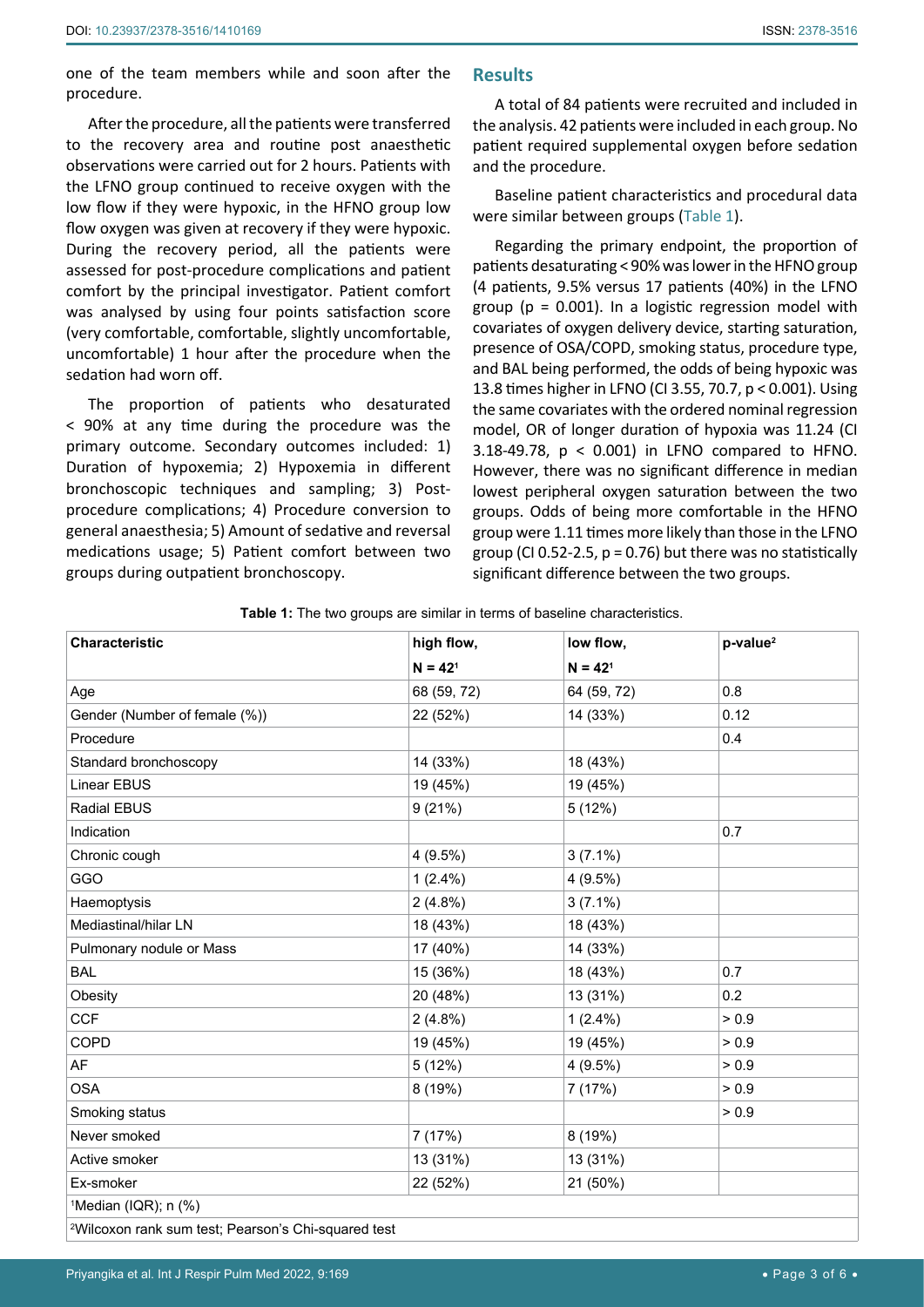<span id="page-3-0"></span>**Table 2:** Outcomes: The table shows both groups are similar in terms of procedural outcomes apart from oxygen flow (intervention) and lowest oxygen saturations measured during bronchoscopic procedures. This is not surprising as we expected that patients on lower flow of oxygen will have lower saturations during procedure. However, this didn't result in any more complications compared with the other group.

| Characteristic                                                                       | high flow,        | low flow,         | $p-value2$ |  |  |  |
|--------------------------------------------------------------------------------------|-------------------|-------------------|------------|--|--|--|
|                                                                                      | $N = 421$         | $N = 421$         |            |  |  |  |
| Fentanyl dose (mg)                                                                   | 100 (75, 125)     | 100 (75, 125)     | 0.6        |  |  |  |
| Midazolam dose (mg)                                                                  | 5.00 (4.00, 6.00) | 5.00 (4.00, 6.00) | 0.2        |  |  |  |
| Need to reverse sedation                                                             | $2(4.8\%)$        | $1(2.4\%)$        | > 0.9      |  |  |  |
| Flow rate at the start of the case (L/min)                                           |                   |                   | < 0.001    |  |  |  |
| $\boldsymbol{2}$                                                                     | $0(0\%)$          | 42 (100%)         |            |  |  |  |
| 25                                                                                   | 42 (100%)         | $0(0\%)$          |            |  |  |  |
| Max flow rate (L/min)                                                                | 25 (25, 25)       | 4(2, 8)           | < 0.001    |  |  |  |
| Starting peripheral saturation (%)                                                   |                   |                   | 0.6        |  |  |  |
| 95-100%                                                                              | 41 (98%)          | 39 (93%)          |            |  |  |  |
| 90-94%                                                                               | $1(2.4\%)$        | $3(7.1\%)$        |            |  |  |  |
| Lowest peripheral saturation (%) (intraprocedure)                                    | 97.0 (96.0, 97.0) | 92.0 (88.0, 95.0) | < 0.001    |  |  |  |
| Duration of desaturations (min)                                                      |                   |                   | 0.007      |  |  |  |
| 0                                                                                    | 38 (90%)          | 25 (60%)          |            |  |  |  |
| 3                                                                                    | $0(0\%)$          | $1(2.4\%)$        |            |  |  |  |
| 5                                                                                    | $0(0\%)$          | 5(12%)            |            |  |  |  |
| 10                                                                                   | 2(4.8%)           | $3(7.1\%)$        |            |  |  |  |
| 15                                                                                   | $2(4.8\%)$        | $3(7.1\%)$        |            |  |  |  |
| 30                                                                                   | $0(0\%)$          | 4(9.5%)           |            |  |  |  |
| 120                                                                                  | $0(0\%)$          | $1(2.4\%)$        |            |  |  |  |
| Post procedure hypoxia (SpO <sub>2</sub> < 90%)                                      | $0(0\%)$          | $1(2.4\%)$        | > 0.9      |  |  |  |
| Bronchospasms                                                                        | $0(0\%)$          | $1(2.4\%)$        | > 0.9      |  |  |  |
| Hypotension                                                                          | 2(4.8%)           | $0(0\%)$          | 0.5        |  |  |  |
| <b>MERT</b> calls                                                                    | $0(0\%)$          | $0(0\%)$          |            |  |  |  |
| Pneumothorax                                                                         | $0(0\%)$          | $0(0\%)$          |            |  |  |  |
| Respiratory failure                                                                  | $0(0\%)$          | $0(0\%)$          |            |  |  |  |
| Patient comfort                                                                      |                   |                   | 0.3        |  |  |  |
| Very comfortable                                                                     | 12 (29%)          | 8 (19%)           |            |  |  |  |
| Comfortable                                                                          | 13 (31%)          | 20 (48%)          |            |  |  |  |
| Slightly uncomfortable                                                               | 11 (26%)          | 6(14%)            |            |  |  |  |
| Very uncomfortable                                                                   | 6(14%)            | 8 (19%)           |            |  |  |  |
| Sedation converted into general anaesthesia                                          | $0(0\%)$          | $2(4.8\%)$        | 0.5        |  |  |  |
| Type 2 respiratory failure (Hypercapnic)                                             | $1(2.4\%)$        | $0(0\%)$          | > 0.9      |  |  |  |
| Unexpected admission to ward                                                         | $1(2.4\%)$        | $0(0\%)$          | > 0.9      |  |  |  |
| <sup>1</sup> Median (IQR); n (%)                                                     |                   |                   |            |  |  |  |
| <sup>2</sup> Wilcoxon rank sum test; Fisher's exact test; Pearson's Chi-squared test |                   |                   |            |  |  |  |

In terms of secondary endpoints, there was no significant difference between groups in terms of sedative medications used, need to use reversal, postprocedure complications, and unplanned admission to the ward ([Table 2](#page-3-0)).

Pearson's Chi-squared test was used for categorical data where the frequency was more than 5 in each category while Fisher's exact test was used when the frequency was 5 or less. Continuous data were presented as a median with interquartile range and the

Wilcoxon rank-sum test was performed. Analysis was carried out using R (version 4.0.2).

## **Discussion**

This single-institution study in a tertiary care hospital confirms that outpatient bronchoscopy performed with HFNO under conscious sedation is associated with a statistically significant reduction in intraprocedural oxygen desaturation and duration of hypoxemia compared to LFNO. However, there is no difference in median lowest peripheral oxygen saturation, immediate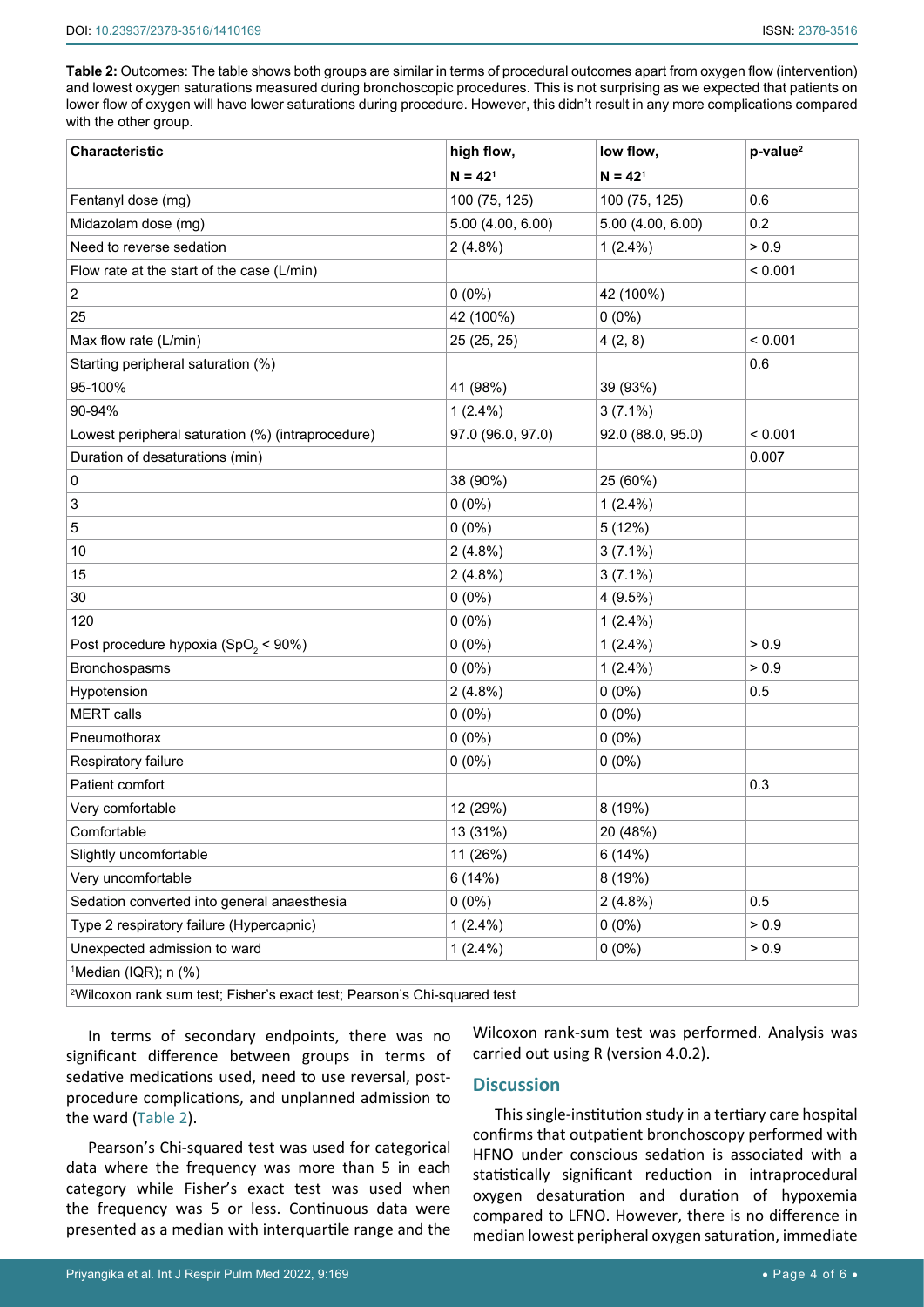post-procedure complications, patient comfort, the demand of sedative and reversal medications usage, procedure conversion to general anaesthesia in the two groups. As there was no statistically significant difference in secondary outcomes including safety, we would like to highlight that LFNO can also be considered safe to be used during outpatient bronchoscopy in less complex patients and is cost-effective. However, further studies are needed.

Hypoxemia is a common complication during fiberoptic bronchoscopy and PaO<sub>2</sub> can be dropped up to 20 mmHg [\[10\]](#page-5-11). Rokach, et al. showed that octogenarians are more prone to develop significant hypoxemia during bronchoscopy [\[11](#page-5-12)]. CHEST Quality Improvement Registry, Evaluation, and Education (AQuIRE) reported a 0.3% complication rate of sustained hypoxemia during EBUS-TBNA, and factors associated with escalation of care were old age (> 70 years), inpatients status, deep sedation, or general anaesthesia [\[12\]](#page-5-13).

Up to now, there are only four published studies compared the outcome of high flow and low flow nasal oxygen during bronchoscopy. To our knowledge, this is the first study that compared standard and EBUS bronchoscopy together under moderate conscious sedation.

Douglas, et al. analysed patients undergoing EBUS bronchoscopy but did not find statistical significance in desaturations between two groups [[13\]](#page-5-14). However, this reached significance when analysed on a per-protocol basis, but this was following a movement of a single patient between groups [[2](#page-5-1),[13](#page-5-14)]. Secondary outcomes of this study found that median lowest SpO<sub>2</sub> during the procedure and preoxygenation SpO<sub>2</sub> were significantly higher in the HFNO group but no difference in other secondary outcomes including safety and patient satisfaction.

Ben-Menachem, et al. demonstrated that HFNO significantly reduces intraprocedural desaturations, number of airway interventions, and procedure interruptions in post-transplant lung population undergoing transbronchial lung biopsies (TBLB) [[2](#page-5-1)]. Compared to other studies this study was specifically undertaken in lung transplant recipients booked for TBLB who were more prone to desaturate due to impaired respiratory reserve, required lengthy procedure, and deep level of sedation. Nevertheless, patient satisfaction and post-procedure complications were similar in both groups.

Longini, et al. evaluated outpatients who had standard bronchoscopy and BAL and like the previous two studies found that HFNO provides better oxygenation than LFNO during BAL with a similar safety profile in both groups [\[8\]](#page-5-7).

Irfan, et al. evaluated a group of patients who underwent EBUS TBNA under conscious sedation and showed that HFNO is associated with significantly better oxygenation compared with LFNO with a similar safety profile, patient comfort, and their willingness to return for a repeat procedure [[14](#page-5-9)]. They emphasized that HFNO can potentially allow deeper sedation and better yield while reducing the incidence of repeat procedures and would be cost-effective in centers where EBUS-TBNA is performed under general anaesthesia.

Generally, our results are also consistent with other studies.

What differs in our study is that we have evaluated outpatients who had either standard or EBUS bronchoscopic procedures under conscious sedation. Previously published studies were mainly done on specific bronchoscopic procedures and sampling namely EBUS TBNA, Post lung transplant TBLB, and BAL. We agree with previous authors that HFNO can provide better oxygenation during the procedure with a minimum duration of hypoxemia. But on the other hand, both groups have similar safety profiles, patient comfort, median lowest peripheral oxygen saturation, demand for sedative and reversal medications, procedure conversion to general anaesthesia.

Bronchoscopic procedures, including preparation and recovery time, typically take about four hours. However, the bronchoscopic procedure itself typically lasts for 15 to 60 minutes [[15\]](#page-5-10). Therefore, the oxygen requirement for a single procedure using LFNO will be 60L to 240L (assuming the median oxygen flow rate is 4L per minute). For the same procedure using HFNO, this will be 375L to 1500L (assuming the minimum oxygen flow rate is 25L per minute). The oxygen requirement for a bronchoscopic procedure using HFNO is more than six times compared to LFNO.

This points up the extra oxygen required for a bronchoscopic procedure using HFNO. In addition, HFNO is not widespread currently due to the limited access to the required equipment, especially in resources poor settings.

All the studies including ours have demonstrated that both HFNO and LFNO are safe during bronchoscopy under conscious sedation, but LFNO can significantly reduce the cost and oxygen usage. Furthermore, HFNO is associated with an increased risk of aerosol transmission of infective pathogens specially Covid-19.

Our study was a real-world evaluation of HFNO *vs.*  LFNO during outpatient bronchoscopy under conscious sedation. Compared to outpatients, inpatients requiring bronchoscopy are more clinically unstable and we haven't evaluated their outcome from our study.

## **Conclusion**

Compared to low flow nasal oxygen (LFNO), high flow nasal oxygen (HFNO) is associated with a statistically significant reduction in intraprocedural oxygen